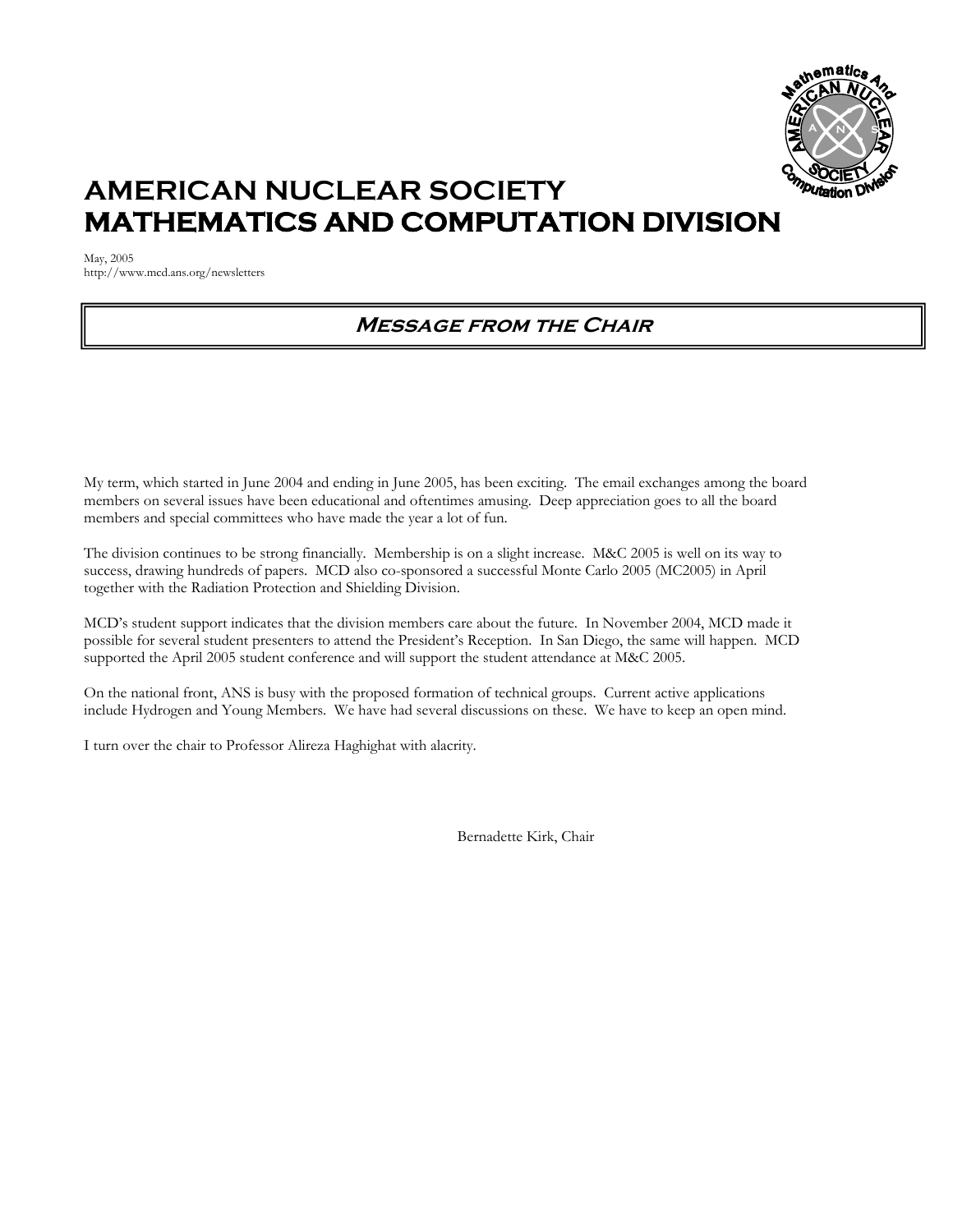### **2005 ANS Summer meeting: Mathematics and Computation**

**SUNDAY, JUNE 5, 2005 1:00 p.m. - 2:00 P.M.. Program Committee Meeting: Royal Palm Salon 6** 

**SUNDAY JUNE 5, 2005 2:00 p.m. - 4:00 P.M. Executive Committee Meeting: Royal Palm Salon 6**

**MONDAY, JUNE 6, 2005 P.M. Current Issues in Computational Methods-Roundtable** 

**TUESDAY, JUNE 7, 2005 A.M.** 

**Mathematical Modeling** 

**TUESDAY, JUNE 7, 2005 A.M.** 

**Advanced Optimization Methods for LWR Analysis Transport Methods** 

**WEDNESDAY, JUNE 8, 2005 A.M.** 

**Next Generation of Advanced Methods for LWR Analysis Computational Methods: General** 

**WEDNESDAY, JUNE 8, 2005 P.M. Transport Methods: General**

### **Honors and Awards**

Two nominations, stimulated by the committee, for MCD members to be elected to Fellow grade in the ANS should be acted upon during the Summer National Meeting. If you know a colleague who is a member of the ANS, not currently holding Fellow grade, and you believe deserving of consideration, please consider nominating that individual. The process is explained and all required forms are available at www.ans.org. I would be pleased to provide any assistance that you may require.

Regarding MCD sponsored awards, three awards are scheduled to be presented at the upcoming MCD topical meeting in France. These awards and a brief description are as follows:

- Gerald C. Pomraning Memorial Award to provide recognition to persons who have made outstanding contributions toward the advancement of the fields of mathematics and/or computations in support of advancing understanding of topics of interest to the ANS.
- MCD Distinguished Service Award to provide recognition to persons who have made outstanding contributions towards developing MCD via leadership, governance, standards, benchmarking, program and/or other developmental activities.
- MCD Young Member's Research Achievement Award to identify and reward meritorious contributions in the areas of mathematics and computations by MCD members who are in the earlier stages of their careers, and to stimulate further achievements by younger individuals that will enhance the applications of mathematics and computations in the area of nuclear technology.

The due date for nominations is June 1<sup>st</sup>, but if you have missed that date please contact me and I will see whether we can accommodate a slightly later submission date. Details and nomination forms for all three awards can be found at mcd.ans.org.

**[Provided by Paul Turinsky, Honors and Awards Committee Chair]**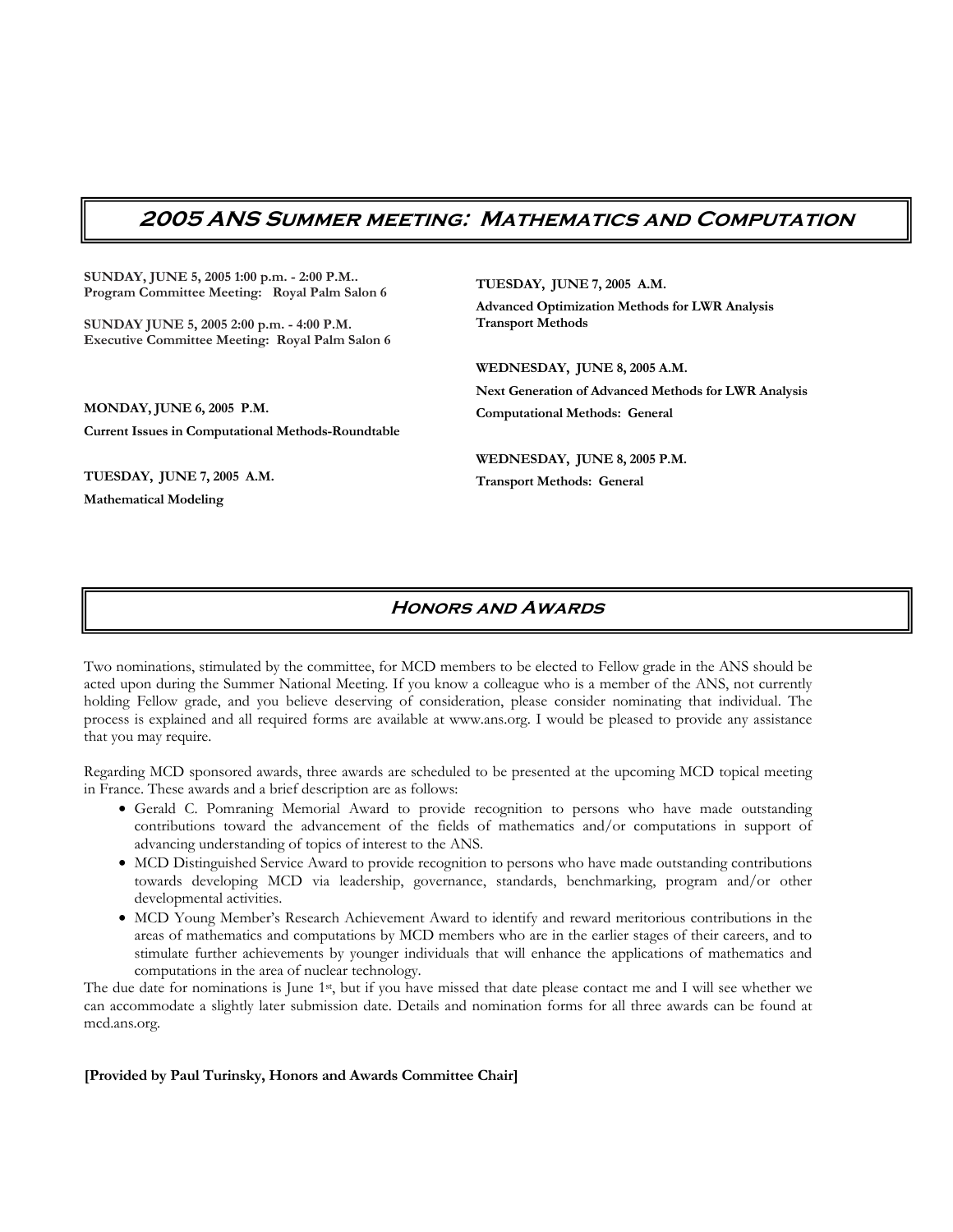### **ANS-10 Standards Committee**

### **ANS-10 Standards Subcommittee Report**

The M&C Division sponsors the ANS-10 Standards Subcommittee. ANS-10 currently maintains four Standards in areas of interests to the M&C membership. These four Standards are:

#### **\*ANSI/ANS-10.2-2000 Portability of Scientific and Engineering Software \*ANSI/ANS-10.3-1995 Documentation of Computer Software**

**\*ANSI/ANS-10.4-1987; R1998 Guidelines for the Verification and Validation of Scientific and Engineering Computer Programs in the Nuclear Industry \*ANSI/ANS-10.5-1994 Accommodating User Needs in Computer Program Development** 

Currently, ANS-10 has two Standards under revision: ANS-10.4 and ANS-10.5. Dr. Charles Martin is the Chair for the ANS-10.4 Working Group. He can be reached at charlesm@dnfsb.gov. Andy Smetana is the Chair for the ANS-10.5 effort. The revision of ANS-10.5 is currently being balloted by N-17 which is the ANS-10 Consensus Committee.

Finally, if you have an idea for a new Standard or an interest in serving on the ANS-10 Standards Subcommittee, please contact Andy Smetana.

### **[Provided by Andy Smetana, Standards Committee Chair]**

### **Membership Committee**

ANS Mathematics and Computational Division membership has been showing a steady increase in membership. MCD membership has increased from 885 members in 2002, to 918 in 2003, and 942 in 2004. In 2002, MCD gained 56 new members (5% of new ANS members chose MCD) and lost 23 members due to non-renewal of ANS membership. In the year 2003, MCD gained 84 new members (7% of new ANS members chose MCD) and lost 60 members due to nonrenewal of ANS membership. With 942 members at the end of year 2004, MCD has 8.7% of the total ANS membership of 10,777.

### **[Information provided by Madeline Feltus, Membership Committee Chair]**

**Editor's Message**: This newsletter will be issued twice a year and can be accessed electronically at http://www.mcd.ans.org/newsletters . Please send your newsletter items and comments to me, Avneet Sood at Los Alamos National Laboratory, P.O. Box 1663 MS F663, Los Alamos, NM 87545; Tel: (505) 667-2119; email: sooda@lanl.gov.